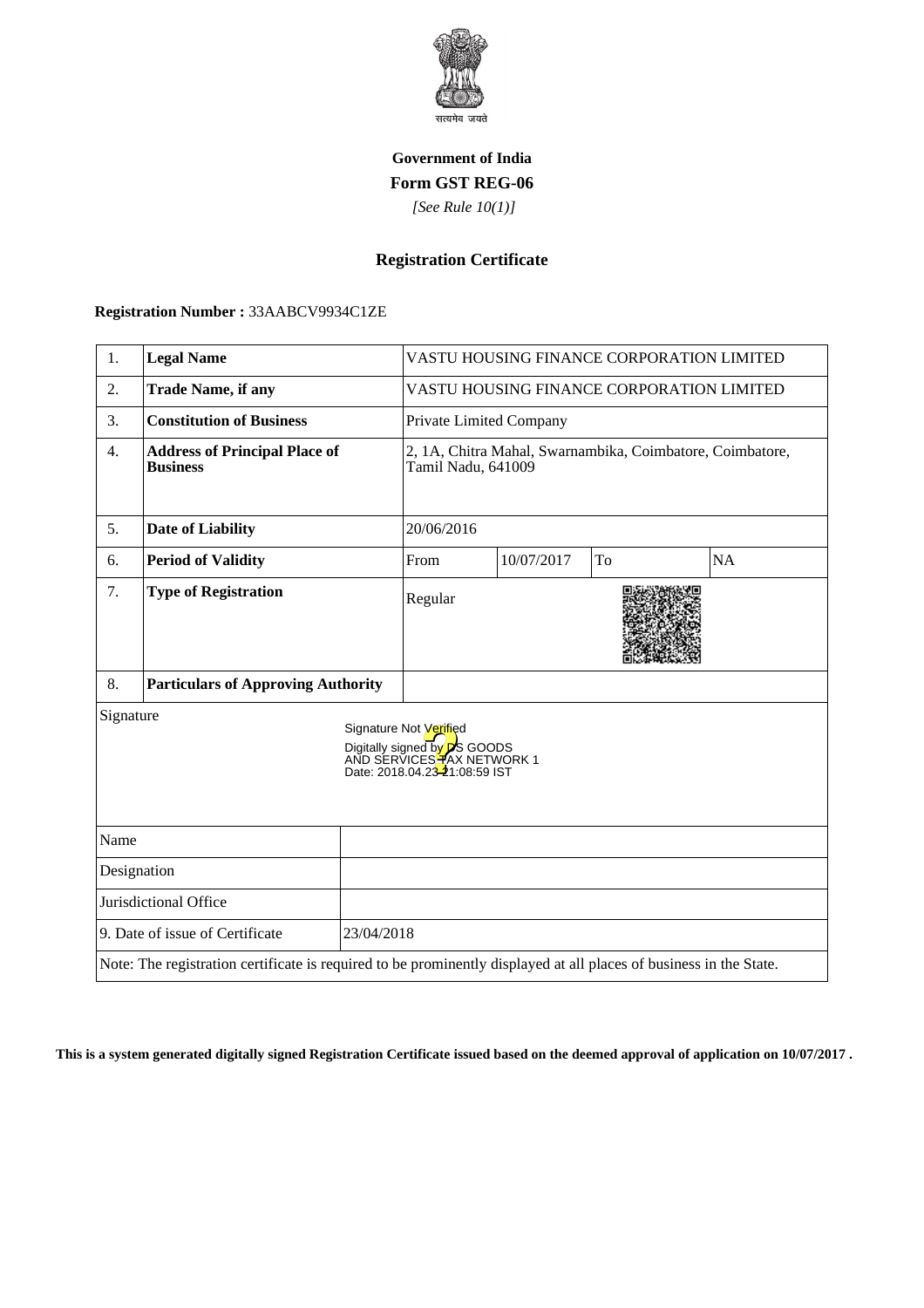



GSTIN 33AABCV9934C1ZE Legal Name VASTU HOUSING FINANCE CORPORATION LIMITED Trade Name, if any VASTU HOUSING FINANCE CORPORATION LIMITED

### **Details of Additional Places of Business**

Total Number of Additional Places of Business in the State 0